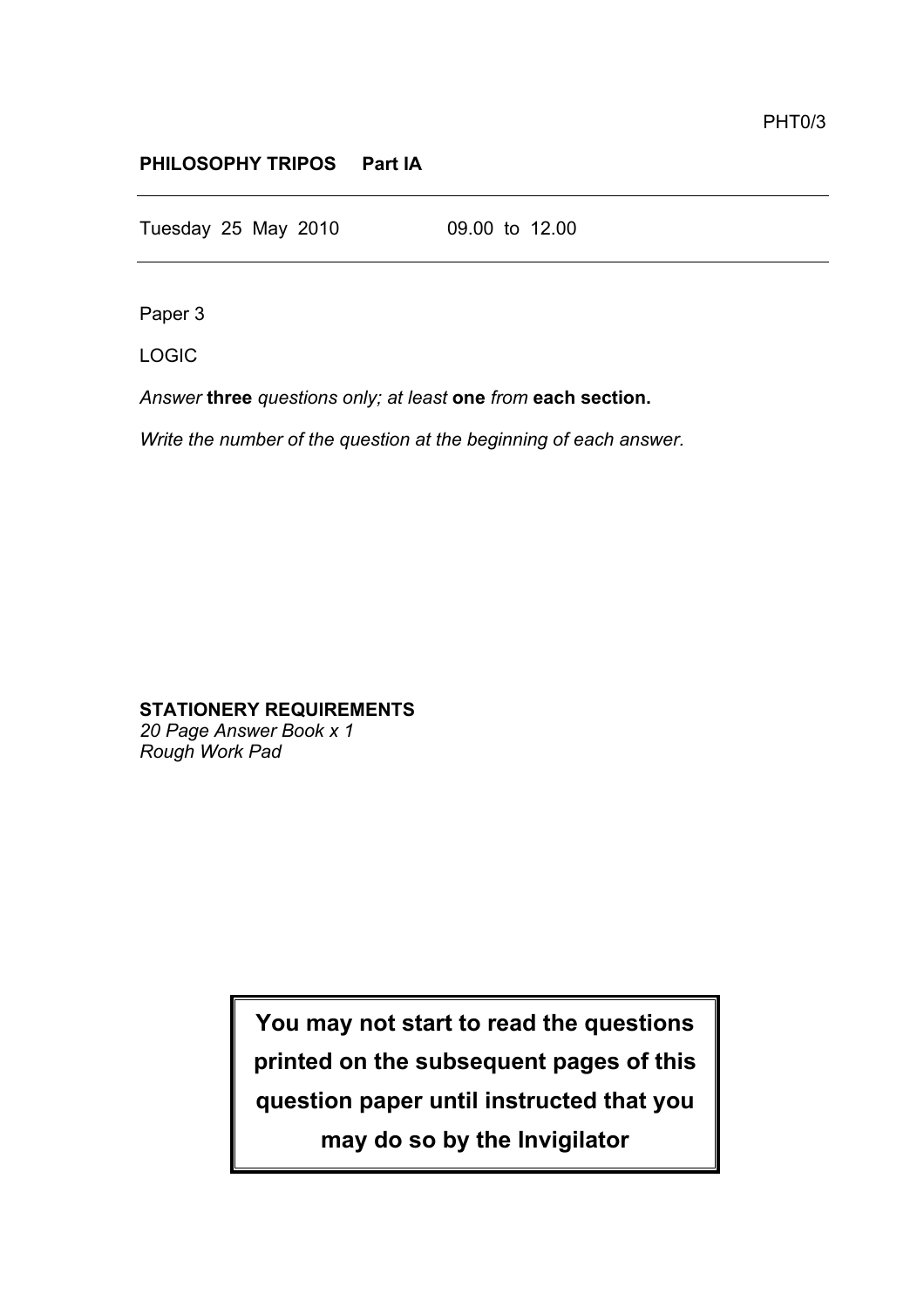## SECTION A

- 1 Attempt all parts of this question.
	- *(a)* Carefully define the notions of
		- *(i)* a truth-function
		- *(ii)* a truth-functional connective
		- *(iii)* an expressively adequate set of connectives
		- *(iv)* tautological entailment
	- *(b)* Carefully explain the differences between what is symbolized by '⊃', and '╞'.
	- *(c)* Show that {∨ **,** ¬} is expressively adequate and {∨ ,⊃} isn't.
- 2 Attempt all parts of this question.
	- *(a)* Using the following translation manual:
		- 'a' denotes Abelard
		- 'e' denotes Eloise
		- 'f' denotes Fulbert
		- 'Sx' expresses: x is a student
		- 'Cx' expresses: x is in a convent
		- 'Px' expresses: x is a philosopher
		- 'Lxy' expresses: x loves y

Taking the domain to be all people, translate the following into  $QL^=$ .

- *(i)* Not every student in a convent is a philosopher.
- *(ii)* Eloise loves some philosopher only if all students are philosophers.
- *(iii)* Anyone who loves no philosophers does not love Abelard.
- *(iv)* Eloise loves at most one philosopher.
- *(v)* There are exactly two students whom Fulbert loves.
- *(vi)* If Eloise is in a convent, then Eloise is the only person Fulbert does not love; otherwise, the only person Fulbert does not love is Abelard.
- *(vii)* If exactly two philosophers are in a convent, then one of them is Eloise.

## **[continuation of question 2 on page 3]**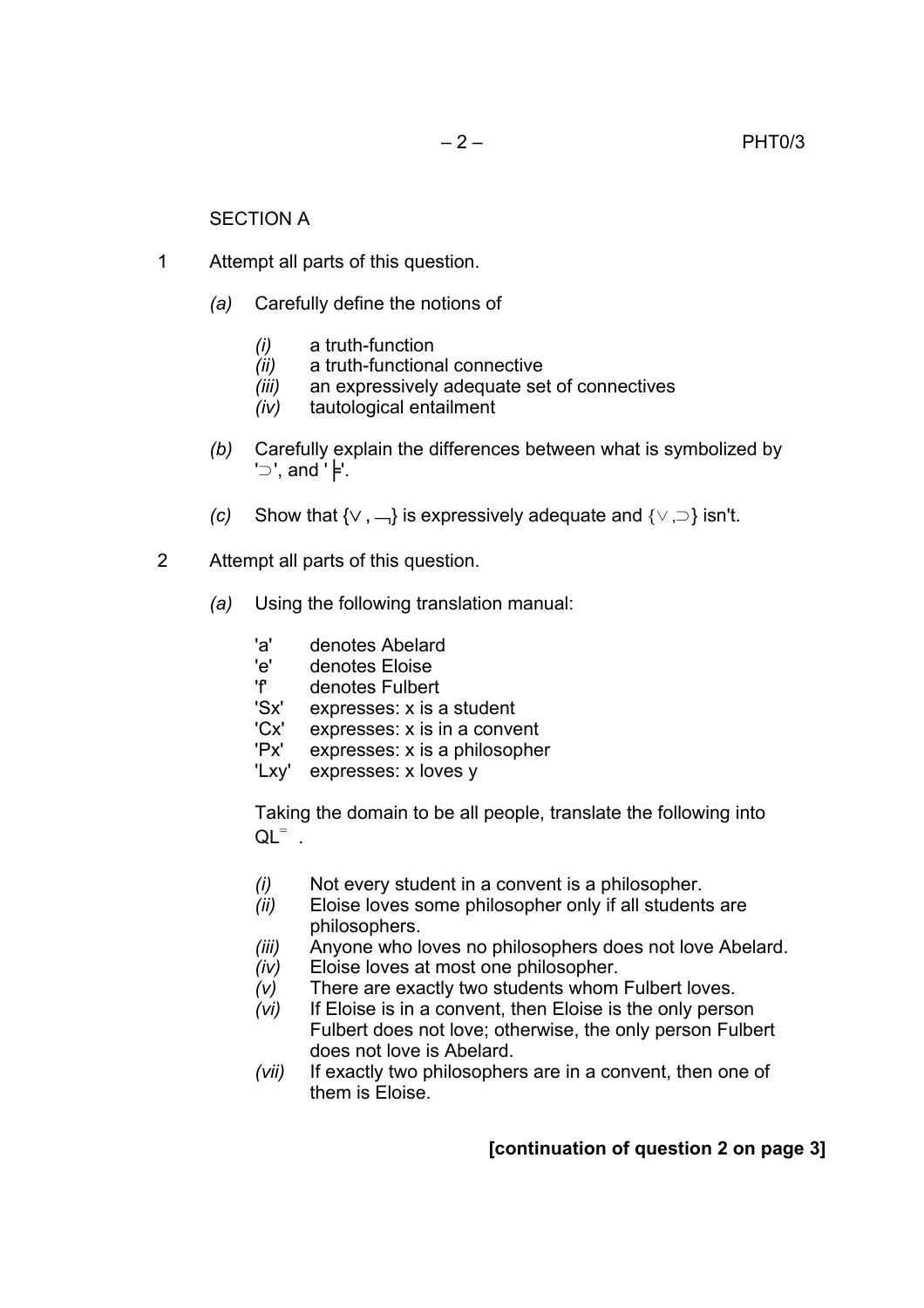- *(b)* Using the same translation manual, render the following arguments into  $QL^=$  and use trees to show that they are valid.
	- *(i)* No student is in a convent. The only philosophers there are are also students. So no philosopher is in a convent.
	- *(ii)* If Fulbert loves anyone, he loves exactly one person. Abelard is not a student. So if Fulbert loves Abelard, Fulbert loves no students.
	- *(iii)* Abelard loves Eloise. Eloise loves Abelard. Abelard is a philosopher. Fulbert loves no one who loves anyone who loves a philosopher. So Fulbert does not love Abelard.
	- *(iv)* Eloise loves Abelard and only Abelard. No one else loves anyone. So exactly one person is loved.
- 3 Attempt all parts of this question.
	- *(a)* Define what it means to say that:
		- *(i)* A binary relation R is reflexive.
		- *(ii)* A binary relation R is symmetric.
		- *(iii)* A binary relation R is transitive.
		- *(iv)* A binary relation R is an equivalence relation.
	- *(b)* Say that a binary relation R is *circular* iff ∀*x*∀*y*∀*z* ((*Rxy* ∧ *Ryz*) ⊃ *Rzx*).

With this definition, prove the following claims, for any binary relation R.

- *(i)* Suppose R is circular and symmetric, and that everything bears R to something. Then R is reflexive.
- *(ii)* Suppose R is symmetric. Then R is circular iff R is transitive.
- *(iii)* R is reflexive and circular iff R is an equivalence relation.
- *(c)* Let the domain of quantification be all people alive at the moment this logic examination started. For each of the following relations, say whether it is (1) reflexive, (2) symmetric, (3) transitive, and (4) circular. Where the answer is 'no', or a case could be made either way, explain your answer.
	- *(i) x* and *y* share both parents.
	- *(ii) x* and *y* are both female and share both parents.
	- *(iii) x* is female and shares both parents with *y.*
	- *(iv)* If *x* is female and shares both parents with *y*, then *y* is female and shares both parents with *x.*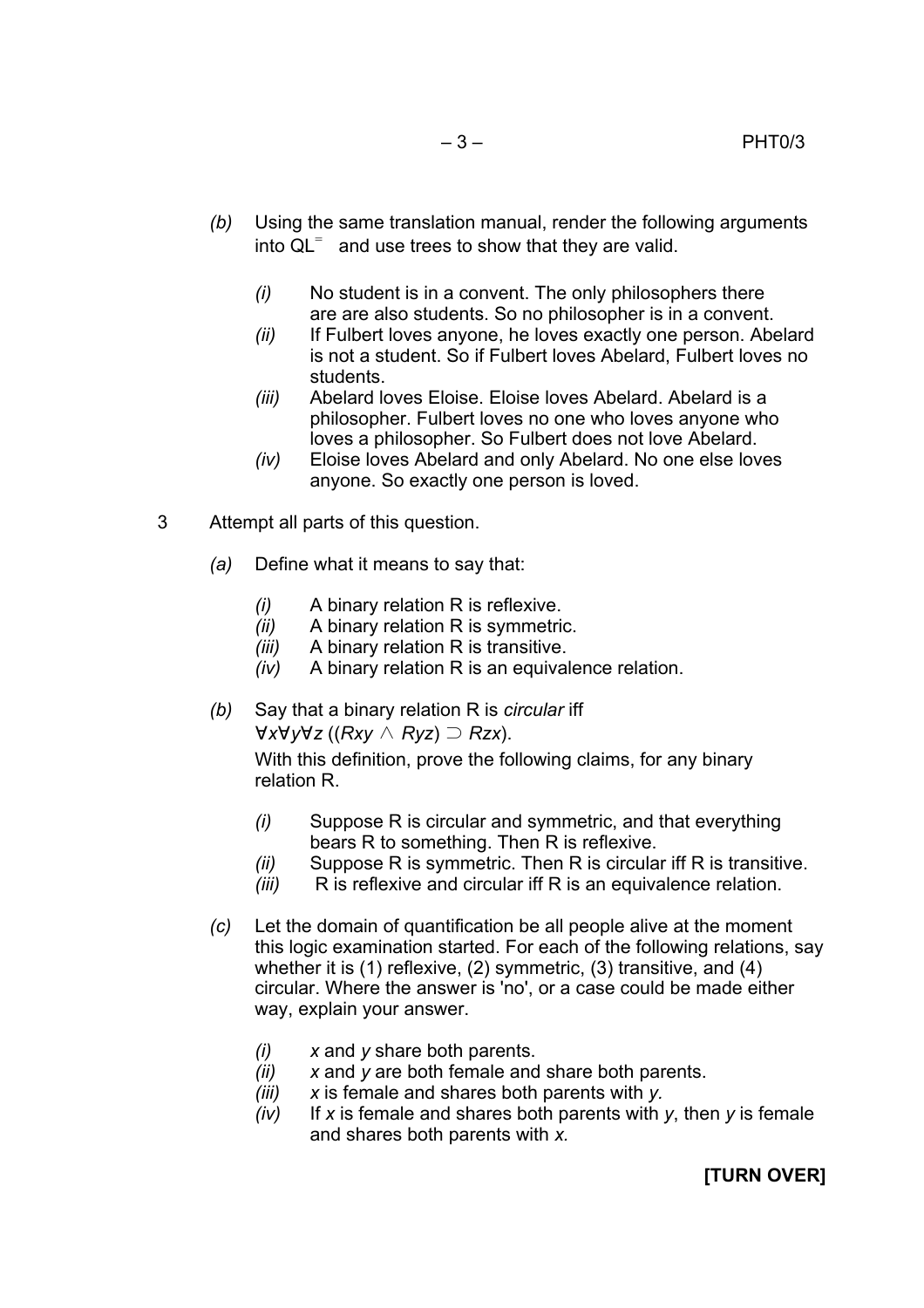- 4 Attempt all parts of this question.
	- *(a)* Let A be the set of all women, B be the set of all Russians, and C be the set of all married Russians. Give the natural language translations of the following:
		- *(i)*  $C \subseteq (A ∩ B)$
		- *(ii)* Alexandra ∈ (B ∪ A)
		- *(iii)*  $C \subset \emptyset$  (B)
		- *(iv)* (A ∩ B) ≠ Ø
		- $(v)$  Tatjana ∈ (A / B)
		- *(vi)* {*x*: *x* ∈ A}
	- *(b)* What is the axiom of extensionality?
	- *(c)* Suppose that X = {Ringo, John, Paul, George}. And suppose that all and only the members of X are groovy. Show:
		- *(i)* That there is no set of all the non-groovy things.
		- $(ii)$  That no member of  $\wp$  (X) is groovy.
		- *(iii)* That if Yoko is a subset of X then Yoko either has a groovy member or is the empty set.
	- *(d)* What is Bayes' Theorem?
	- *(e)* You are faced with two bags. Bag A contains 10 red balls, 9 of which have a black spot, and 2 unspotted white balls. Bag B contains 10 red balls, 1 of which has a black spot, and 50 unspotted white balls. You are passed one of the bags. You don't know which bag you have, though you know that there is a  $\frac{1}{4}$  chance it is bag A, and a  $\frac{3}{4}$  chance that it is bag B. What is:
		- *(i)* The probability that you will pull a red ball out of the bag?
		- *(ii)* The probability that you will pull a spotted ball out of the bag. given that you have bag B?
		- *(iii)* The probability that the ball you will pull out will be spotted, given that it will be a red ball?
		- *(iv)* The probability that you will first pull a white ball, followed by a red ball with a spot, given that you have bag A?
		- *(v)* The probability that the ball you will pull out will be white, given that it will be a spotted white ball?